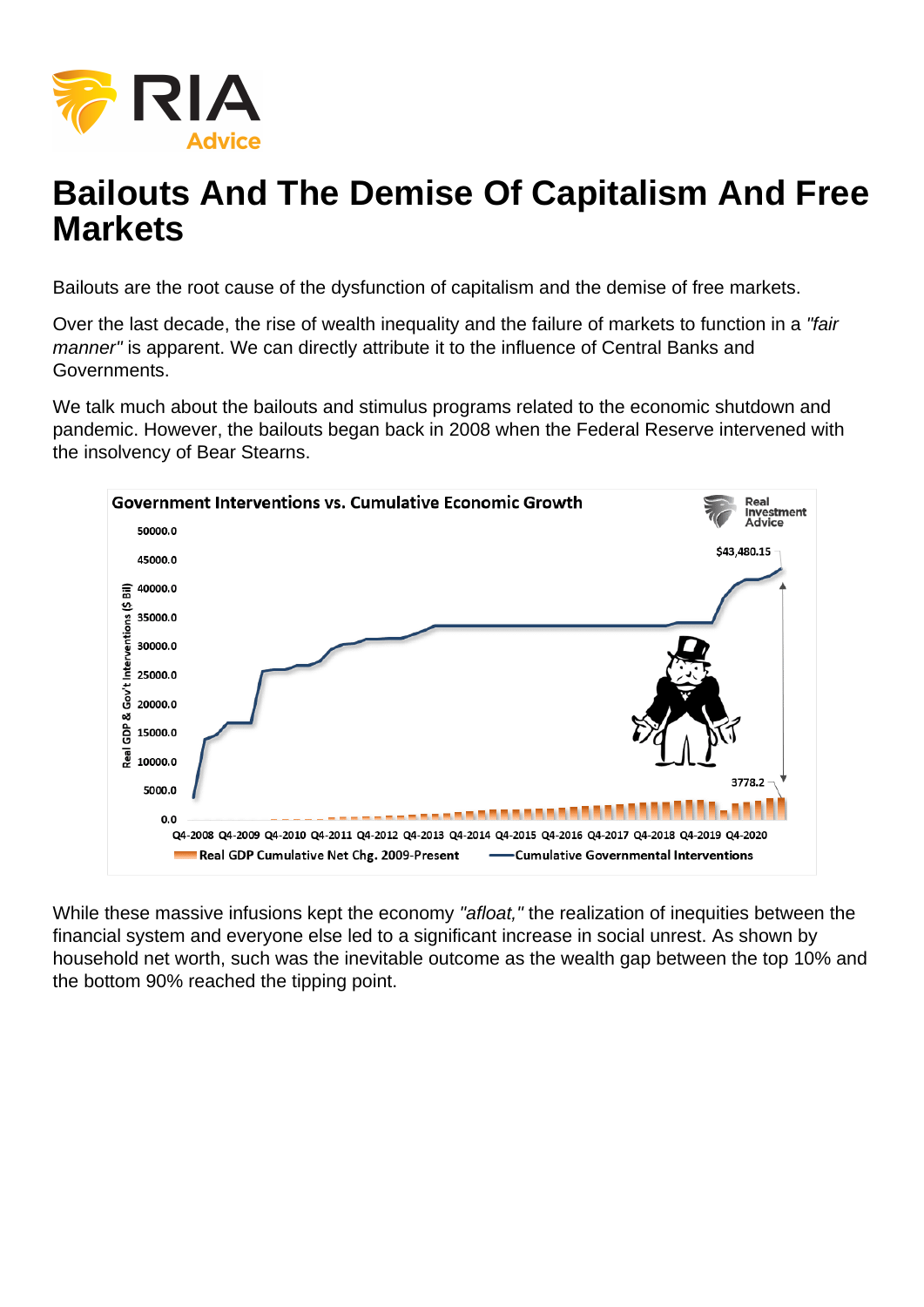Capitalism does not distribute wealth "evenly." However, it historically provided "equal opportunity" for all to participate.

However, following the "financial crisis," the evolution of "bailouts" perverted the capitalist system by eliminating the "Darwinistic" nature that made it function properly.

?Modern society looks increasingly to government for protection from major crises. Whether recessions, public-health disasters or, as today, a painful combination of both. Such rescues have their place. Few would deny that the Covid-19 pandemic called for dramatic intervention. But there is a downside to this reflex to intervene, which has become more automatic over the past four decades. Our growing intolerance for economic risk and loss is undermining the natural resilience of capitalism and now threatens its very survival.? ? Ruchir Sharma

We can trace the problem directly to "SIFI's."

### The Problem With SIFI's

The 2008 "financial crisis" was the eventual result of allowing financial companies to take on too much leverage, debt, and risk. When interest rates rose and the economy slowed, defaults rose, leading to a tipping point where major financial institutions faced insolvency.

However, instead of allowing these financial institutions to go through the bankruptcy process (which is the very foundation of capitalism), the Federal Reserve, and Government, decided to spend billions of taxpayer dollars to "bailout" these institutions. Regulators felt that financial institutions were too deeply ingrained in the economy's functioning. Or, as they put it: "Too big to fail."

Such marked the rise of the "SIFI."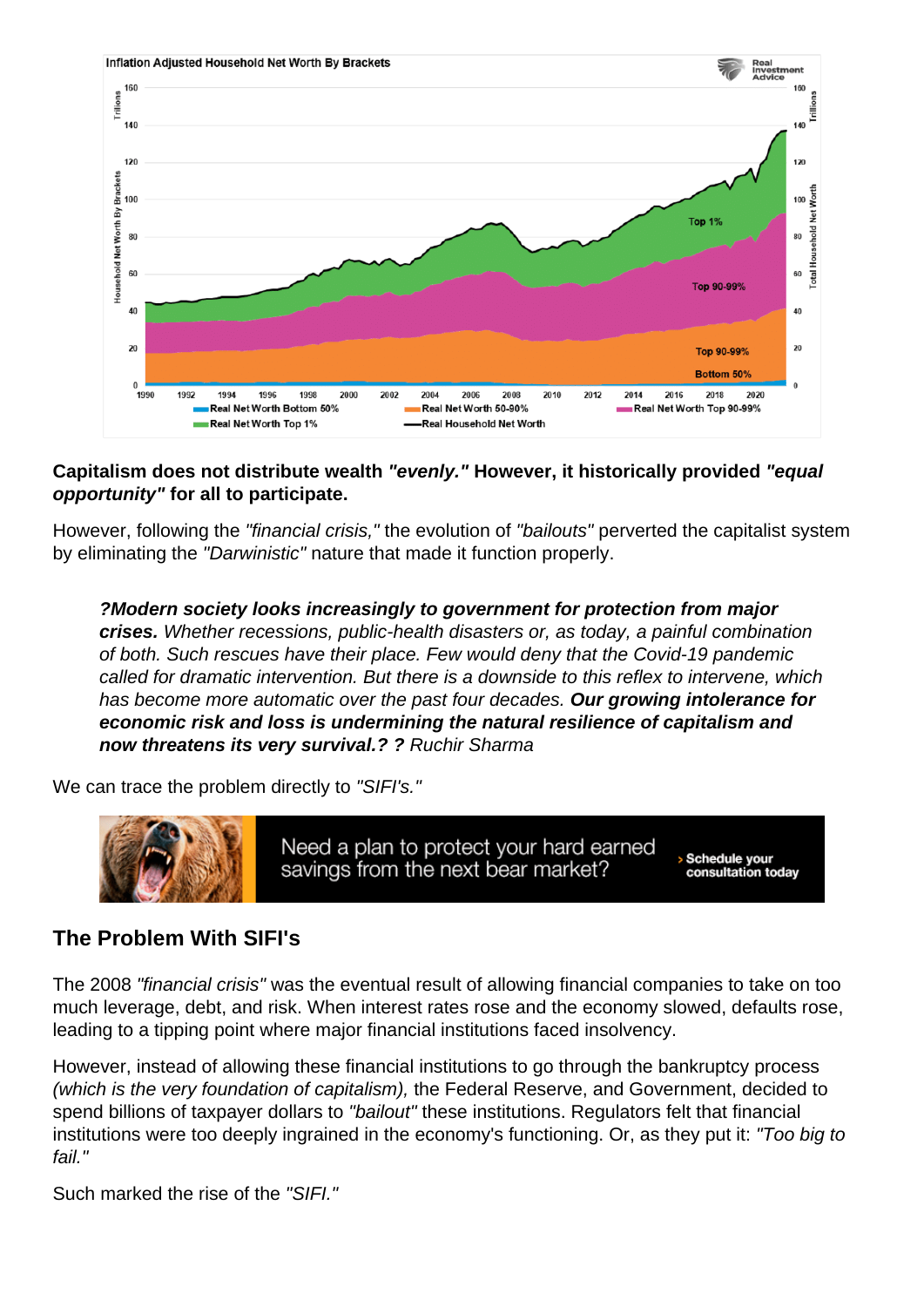"The 2010 Dodd-Frank Act established the Financial Stability Oversight Council (FSOC), giving it the authority to label banks and other financial institutions as SIFIs. The goal was to prevent a repeat of the 2008 financial crisis, which saw largely unregulated institutions such as American International Group Inc. require large taxpayer-funded bailouts.

Reasoning that financial contagion could originate in unexpected places, legislators created the FSOC to examine companies according to the risk posed by their size, financial position, business models, and interconnectedness to other areas of the economy.

The SIFI label imposes extra regulatory requirements and increased scrutiny. These include strict oversight by the Federal Reserve (Fed), higher capital requirements, periodic stress tests, and the need to produce 'living wills'?plans to wind up operations without triggering a financial crisis or requiring a bailout." - Investopedia

#### The Need For Recessions

While it was seemingly a good idea at the time, instead of diversifying the financial system, it concentrated it. Before 2008, the 5-major banks controlled about 40% of the banking sector. However, that swelled to nearly 60% following the financial crisis.

"Capitalism" should perform its "Darwinistic" process of eliminating the weak and letting the strong survive. However, regulators "rewarded" bad behavior instead.

Such was a point made in[?"Recessions Are A Good Thing."](https://realinvestmentadvice.com/macroview-recessions-are-a-good-thing-let-them-happen/) To wit:

?Just as poor forest management leads to more wildfires, not allowing ?creative destruction? to occur in the economy leads to a financial system that is more prone to crises.

Given the structural fragility of the global economic and financial system, policymakers remain trapped in the process of trying to prevent recessions from occurring due to the extreme debt levels. Unfortunately, such one-sided thinking ultimately leads to skewed preferences and policymaking.

As such, the ?boom and bust? cycles will continue to occur more frequently at the cost of increasing debt, more money printing, and increasing financial market instability.?

The problem now is that regulators, the Fed, and the Government believe they must avoid "recessions" at all costs.

### The Rise Of Moral Hazard

Following the "financial crisis," the Federal Reserve engaged in endless rounds of "monetary interventions" to keep the economy from recession. As we noted previously, this ongoing "support" for financial markets created a "moral hazard."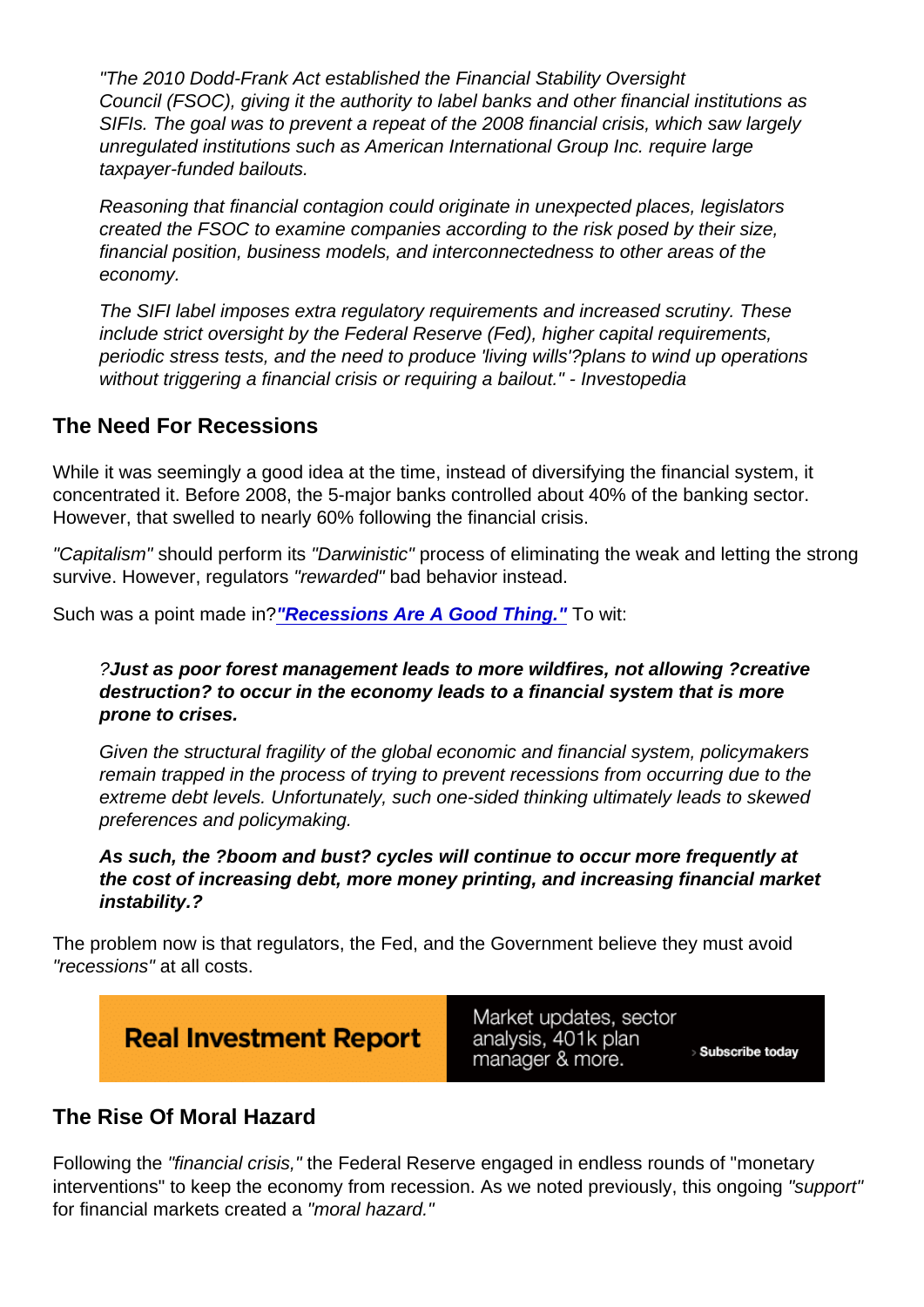?This is a dangerous form of denial. A growing body of research shows that constant government stimulus has been a major contributor to many of modern capitalism?s most glaring ills. Easy money fuels the rise of giant firms and, along with crisis bailouts, keeps alive heavily indebted ?zombie? firms at the expense of startups, which typically drive innovation. All of this leads to low productivity?the prime contributor to the slowdown in economic growth and a shrinking of the pie for everyone.? ? Sharma

What exactly is the definition of?"moral hazard?"?

Noun ? ECONOMICSThe lack of incentive to guard against risk where one is protected from its consequences, e.g., by insurance.

As Sharma notes, zombie companies depend on a speculative investment climate for bond issuance for their survival.

### Everyone Gets A Bailout

In 2020, the Fed once again came to the rescue. Following the economic shutdown, the Fed "bailed out" companies to avoid failure. These were no longer "financial institutions" getting bailed out either, but companies like Boeing (BA) and Carnival Cruise Lines (CCL). These companies spent years using their capital and debt to execute "share buybacks" to enrich insiders. However, they ran to the Government for a bailout when they needed cash to survive.

Not only did banks and corporations get bailed out, but so did households. To keep individuals from defaulting on debt, direct checks and moratoriums on rent payments got implemented. The bailout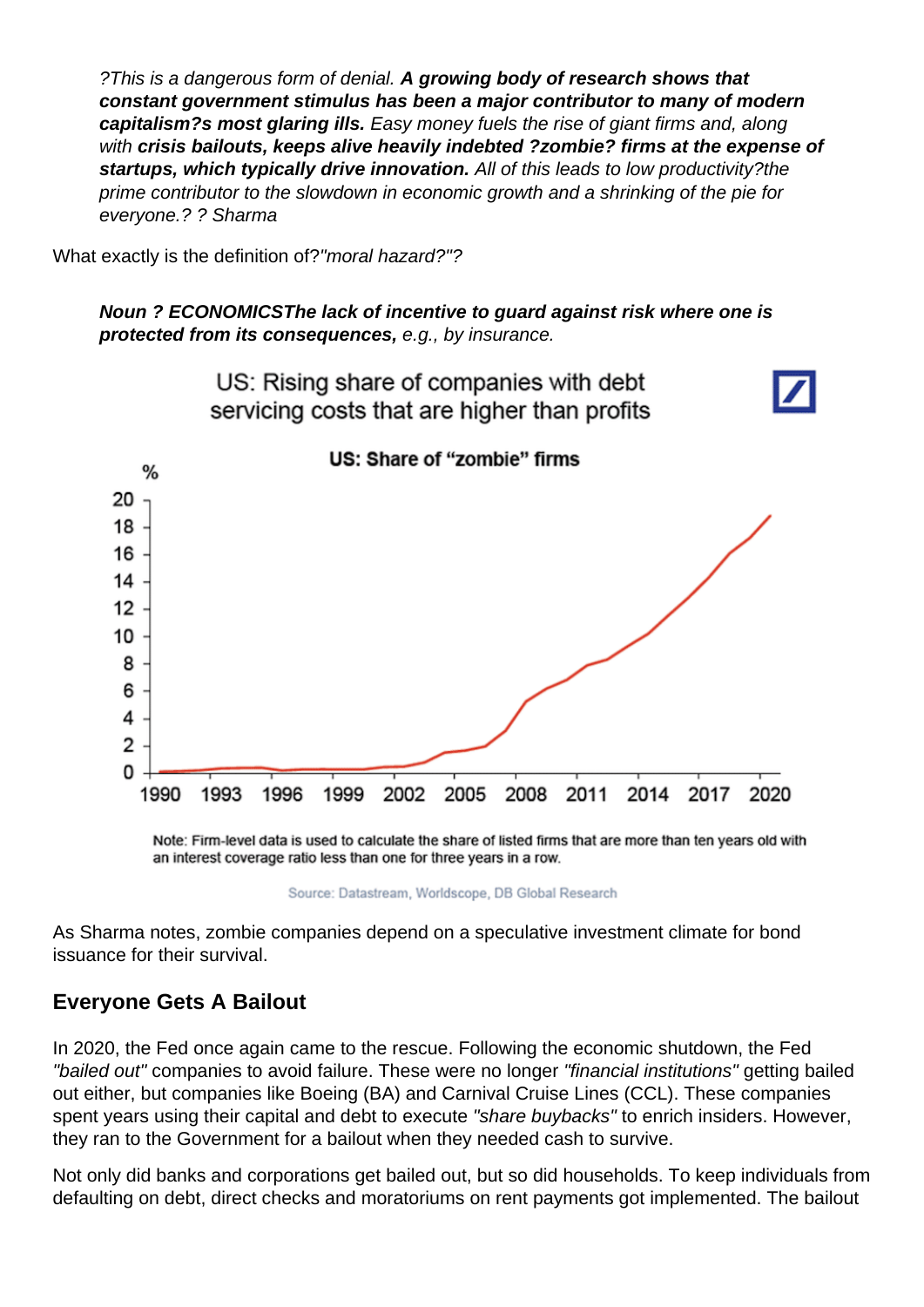of "everyone" was complete.

The problem with bailouts is that it destroys capitalism's very basis, which is the "creation of opportunity."

If capitalism were allowed to function, the weak players would fail. Stronger market players would acquire failed company assets. Bond-holders would receive some compensation for their debt holdings. Shareholders, who accepted the most risk, would get wiped out. Opportunities would then arise from the "void" created, and new players would have the chance to step in.

Furthermore, assuming capitalism was allowed to function, investors would require appropriate compensation for the risk when loaning money to companies. Such would provide higher returns to credit-related investors rather than the current state of abnormally low yields for junk-rated debt.

However, such has not been the case.

In the subsequent "bust," we will bail out the "bad actors" once again. Such will suppress the opportunity created through "creative destruction."

Here We Go Again

Not surprisingly, given the Fed created a "no-lose" environment for speculators and investors, the recent collapse in oil and Nickle has led to demands for more bailouts.

"The [FT reported](https://www.ft.com/content/6cdc4859-db8c-4137-8436-2a10cb50f579) that Europe?s largest energy traders have joined the insolvent bank in calling on governments and central banks to provide ?emergency? assistance to avert a cash crunch as sharp price moves triggered by the Ukraine